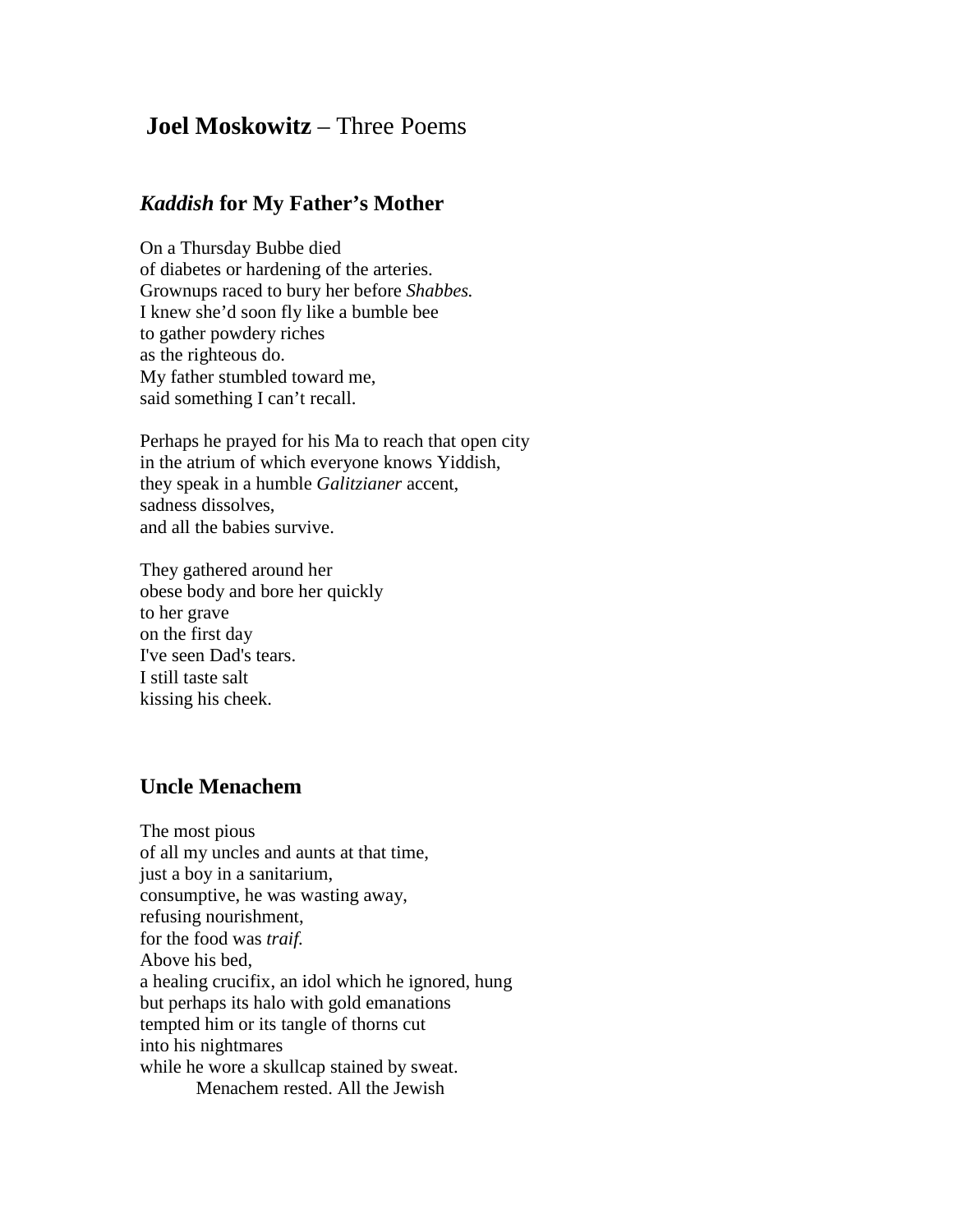points of law he knew by heart, their mystical roots and dense logic grew even more absolute in his mind while his body dwindled until reason saved him–– the brilliant Polish rabbi in Milwaukee ruled, *Life is holy, the boy must eat.*

Years later, on the communal farm in the Galilee Valley, I visited my uncle, listened to the story of his resurrection from religion to socialism. I drew closer to the quietest of all my uncles and aunts to hear his amplifier, a gadget he holds against his neck whenever he speaks.

*When we settled the land, we rebelled against the sacred laws–– most days we filled ourselves with eggplant, but–– on Passover we ate bread, and on Yom Kippur, meat.*

## **Leon, His Wife and Three Sons**

My uncle, my Hebrew school teacher once, in another war, was a sailor. But now it's evening time, he's high

on weed, sinks in his recliner as a tired ship blowing O's of smoke while the TV shows Vietnam burning.

The biggest of cousins, their middle son knows all the battles, loves history.

It's also the time of the Doors, Light My Fire, their oldest son with a beard and a Jewfro and his walk slowed by polio.

Number three son and I have places to go, the AZA dance, girls to pick up,